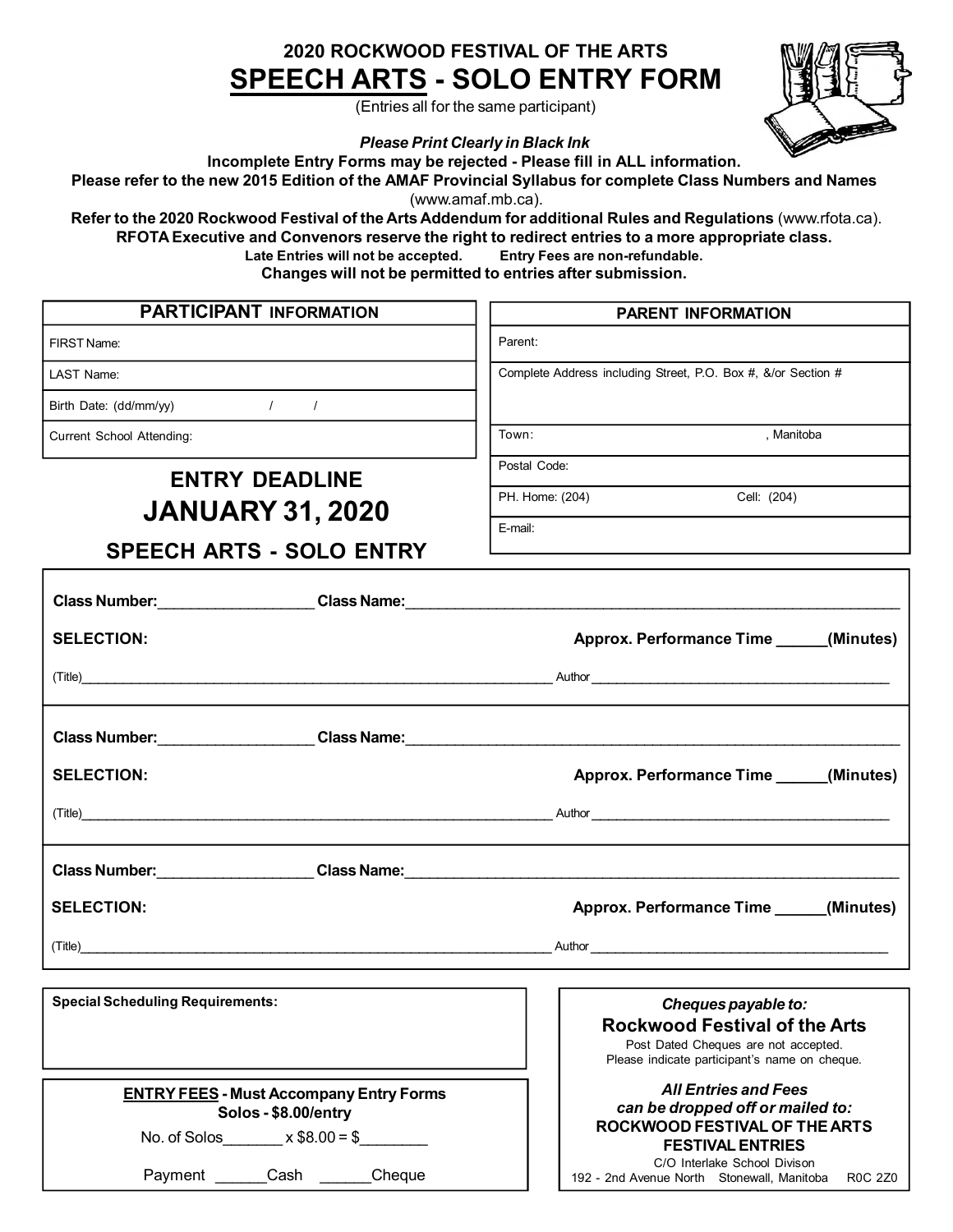

## **2020 ROCKWOOD FESTIVAL OF THE ARTS SPEECH ARTS DUET & TRIO ENTRY FORM**



(Only one entry per form for the same Duet or Trio)

*Please Print Clearly in Black Ink*

**Incomplete Entry Forms may be rejected - Please fill in ALL information.**

Please refer to the new 2015 Edition of the AMAF Provincial Syllabus for complete Class Numbers and Names (www.amaf.mb.ca).

**Refer to the 2020 Rockwood Festival of the Arts Addendum for additional Rules and Regulations** (www.rfota.ca). **RFOTA Executive and Convenors reserve the right to redirect entries to a more appropriate class. Late Entries will not be accepted. Entry Fees are non-refundable. Changes will not be permitted to entries after submission.**

#### **PARTICIPANTS INFORMATION**

| Participant #1: |            | Town:                                                                                                                                                                                                                          |
|-----------------|------------|--------------------------------------------------------------------------------------------------------------------------------------------------------------------------------------------------------------------------------|
| FIRST Name:     | LAST Name: | Birth Date: (dd/mm/yy)                                                                                                                                                                                                         |
| Participant #2: |            |                                                                                                                                                                                                                                |
| FIRST Name:     | LAST Name: | Birth Date: (dd/mm/yy)                                                                                                                                                                                                         |
| Participant #3: |            | Town: The contract of the contract of the contract of the contract of the contract of the contract of the contract of the contract of the contract of the contract of the contract of the contract of the contract of the cont |
| FIRST Name:     | LAST Name: | Birth Date: (dd/mm/yy)                                                                                                                                                                                                         |

|                      | <b>TEACHER INFORMATION</b>                             | (Please note that all correspondence will be sent to the Teacher) |
|----------------------|--------------------------------------------------------|-------------------------------------------------------------------|
| Name:                |                                                        |                                                                   |
|                      | Complete Mailing Address including Street & P.O. BOX # |                                                                   |
|                      | Town:                                                  | Postal Code:<br>. MB                                              |
| Phone Daytime: (204) | Cell: (204)                                            | E-Mail:                                                           |
|                      |                                                        |                                                                   |

# **ENTRY DEADLINE JANUARY 31, 2020**

| <b>SPEECH ARTS - DUET &amp; TRIO ENTRY</b>                                       |                                                                                              |  |
|----------------------------------------------------------------------------------|----------------------------------------------------------------------------------------------|--|
| Class Number: ___________________Class Name: ___________________________________ |                                                                                              |  |
| Approx. Performance Time ______(Minutes)                                         |                                                                                              |  |
| <b>SELECTION:</b>                                                                |                                                                                              |  |
|                                                                                  | Author <b>Author Author Author Author</b>                                                    |  |
|                                                                                  |                                                                                              |  |
| <b>Special Scheduling Requirements:</b>                                          | Cheques payable to:                                                                          |  |
|                                                                                  | <b>Rockwood Festival of the Arts</b>                                                         |  |
|                                                                                  | Post Dated Cheques are not accepted.<br>Please indicate participant's name on cheque.        |  |
|                                                                                  |                                                                                              |  |
| <b>ENTRY FEES - Must Accompany Entry Forms</b>                                   | <b>All Entries and Fees</b>                                                                  |  |
|                                                                                  | can be dropped off or mailed to:<br>ROCKWOOD FESTIVAL OF THE ARTS                            |  |
| Please Circle: Duet \$12.00/Entry Trio \$15.00/entry                             | <b>FESTIVAL ENTRIES</b>                                                                      |  |
| Cheque<br>Payment Cash                                                           | C/O Interlake School Divison<br>192 - 2nd Avenue North Stonewall, Manitoba<br><b>R0C 2Z0</b> |  |